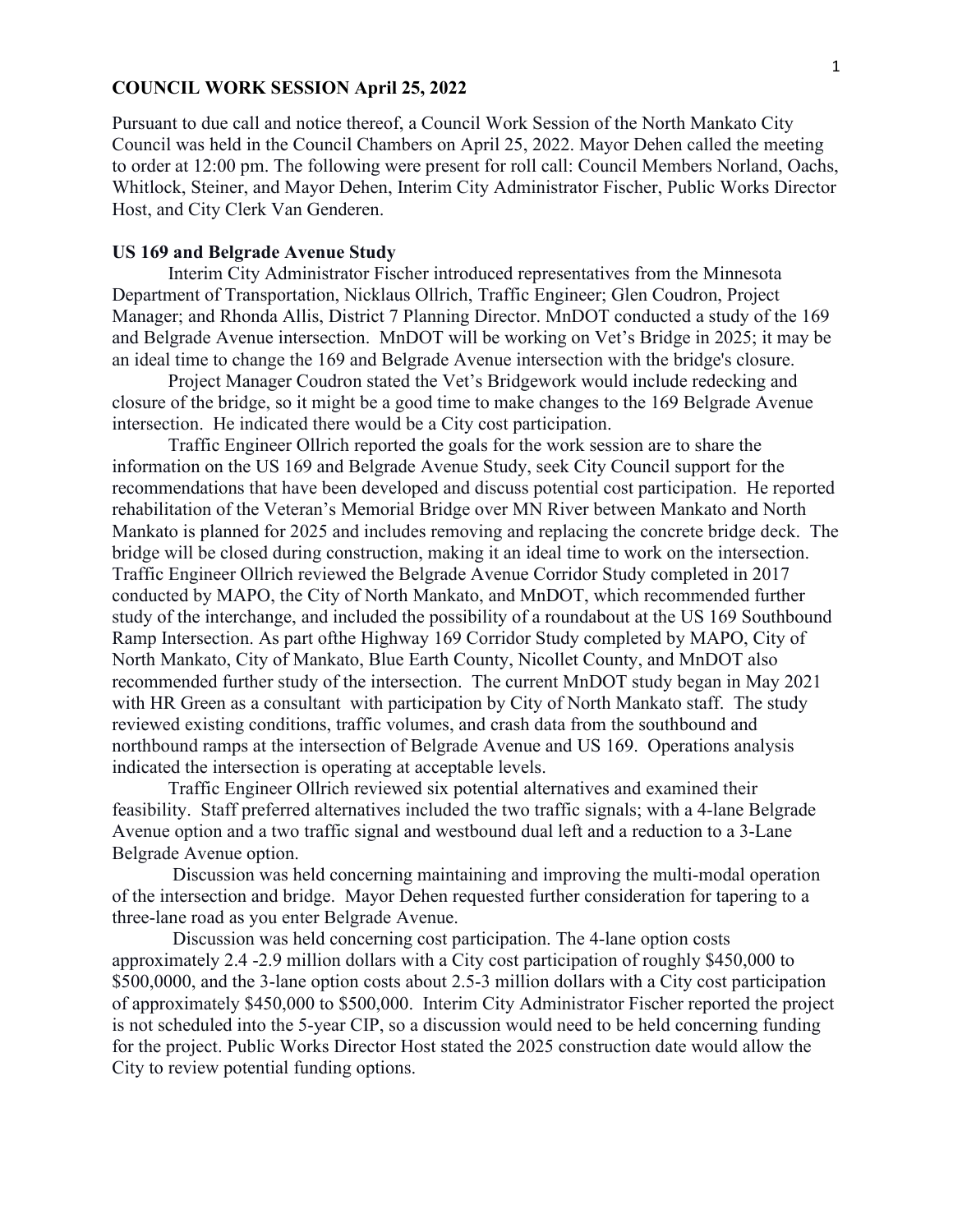## **COUNCIL WORK SESSION April 25, 2022**

Public Works Director Host reviewed the potential Belgrade Avenue improvement costs associated with the Belgrade TIF Funding. Currently, the fund still holds \$287,000. He examined two options for the sidewalk and streetscaping. Option 1 does not remove the existing sidewalk and would not be ADA compliant, and the project would not qualify for grants; it would allow parking on both sides, create a midblock crossing, and replace street lighting. The cost would be approximately \$600,000. Option 2 would extend the sidewalks creating ADA compliance and potential for patron seating, replace street lighting, and build a Center Pedestrian Crossing but only allow parking on the South Side. The cost would be approximately \$900,000.

Council Member Norland commented she liked option 2, preferring the ADA compliance and creating less crowding with parking on only one side. Council Member Norland requested clarification on if the road was left or if the sidewalks could be extended. Public Works Director Host reported the road would lose parking. Mayor Dehen asked for information on possible timing. Public Works Director Host noted it would be beneficial to complete the project simultaneously as the MnDOT Veteran's Bridge project.

#### **Annual Water, Sanitary, and Storm Sewer Report**

Public Works Director Host reported the North Mankato Public Works Department's objectives are Safety, Quality, and Productivity. On average, the North Mankato Water Department has 4.5 Full-Time Employees, two water plants, two water towers, one reservoir, two redundant connections with Mankato, five active wells, and 76 miles of watermain distributing 425 million gallons of water annually. Opportunities for the Water Department include continuing to update technology, effectively utilizing the CIP by building cash to pay for more extensive projects rather than bonding, and continued leak detection and valve exercising. Challenges include aging infrastructure and the large volume of locations required to be completed with a relatively small staff.

The North Mankato Sewer System has 64 miles of sewer mains, ten sanitary sewer lift stations, 4.5 miles of sewer force main, and 522 million gallons sent to the Mankato Treatment Plant annually. The City jets an average of 50,000 feet and televises 75,000 feet of sewer. Opportunities for the department include new technologies and effective CIP planning. Challenges include aging infrastructure and treatment costs. The City of Mankato treats North Mankato's waste, and increased costs may be coming to North Mankato due to upgrades being completed to the Mankato treatment facility.

The North Mankato Storm Sewer System includes four storm sewer pumping stations and 90 miles of storm sewer mains. Opportunities include establishing a CIP plan for the system and the addition of underdrain, which is being completed during mill and overlay projects that allow a resident to connect their sump pumps to the underdrain and reduce street issues. Challenges include maintenance of the City's ravines, aging infrastructure, and the new MS4 Permit implementation.

### **Outdoor Patio Seating Evaluation**

Community Development Director Fischer reported that City Planner Lassonde researched current seasonal and permanent patios and the percentages of the properties designated seasonal and permanent patios.

Mayor Dehen thanked the staff for the memo. He noted that Spinners recently purchased land behind their property and expanded it for outdoor greenspace. He said the Circle has closed their access on Belgrade as outlined in the Belgrade Avenue TIF and is now utilizing that space